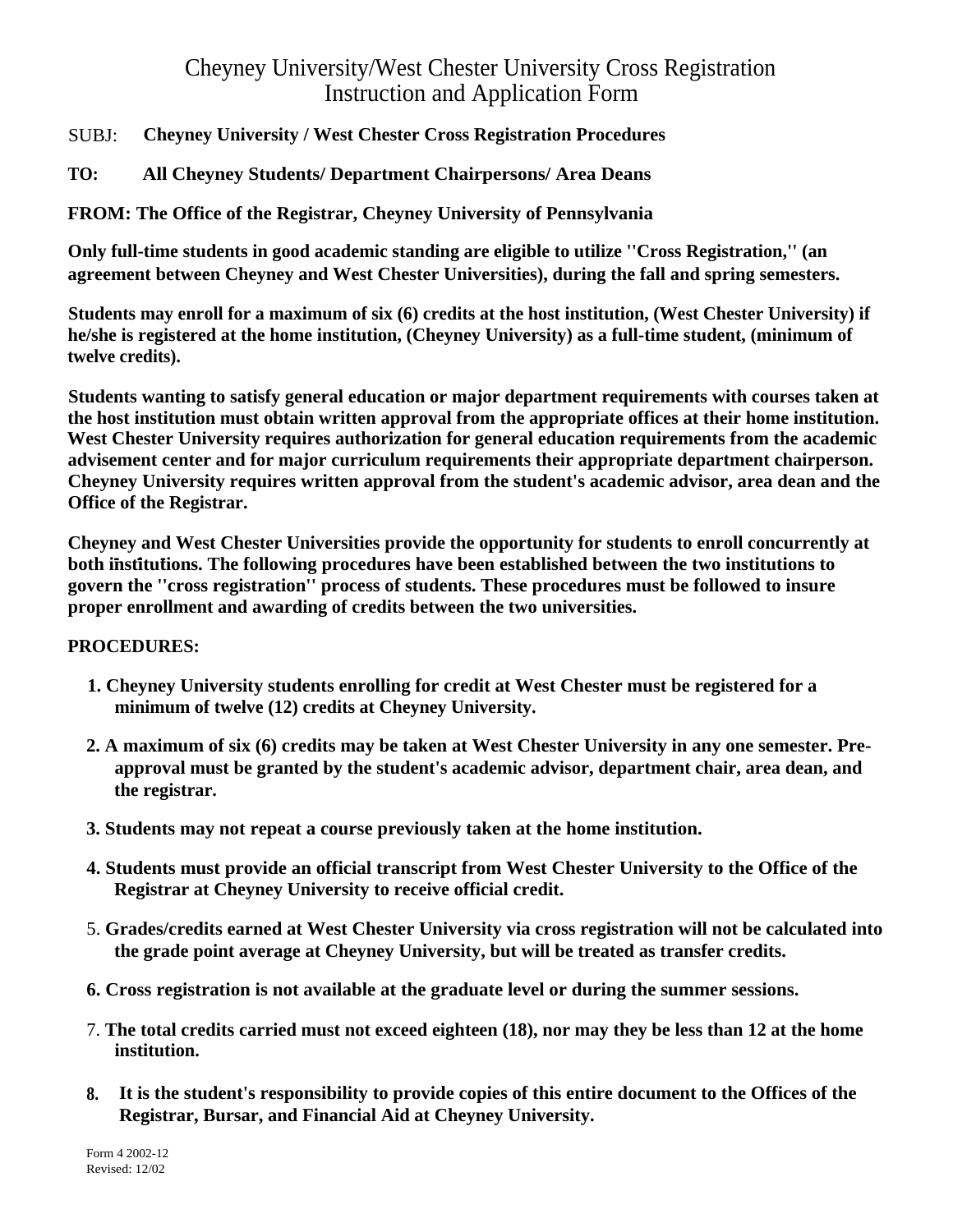### CHEYNEY / WEST CHESTER UNIVERSITIES CROSS REGISTRATION APPLICATION

**Full-time students in good academic standing are permitted to make use of the West Chester/Cheyney Universities Cross Registration process during the fall and spring semesters.**

**Students may enroll for as many as six (6) credits at the host institution if they are full-time at their home institution. Students wanting to satisfy general education or major department requirements with courses taken at the host institution must obtain approval from the appropriate offices (Academic Advisement Center for General Education requirements; Departmental Chairperson for major curriculum requirements).**

|                                                                                                                                                                                                          | <b>Semester</b> |         |                                   | <b>Host Institution</b> |          |         |                        |  |  |
|----------------------------------------------------------------------------------------------------------------------------------------------------------------------------------------------------------|-----------------|---------|-----------------------------------|-------------------------|----------|---------|------------------------|--|--|
| Fall 20                                                                                                                                                                                                  |                 |         | West Chester University_________  |                         |          |         |                        |  |  |
| $Spring \_\_\_\_$ 20                                                                                                                                                                                     |                 |         | Cheyney University ______________ |                         |          |         |                        |  |  |
| <b>Student Name</b><br>Last First                                                                                                                                                                        |                 |         | $SS/ID \#$                        |                         |          |         |                        |  |  |
|                                                                                                                                                                                                          |                 |         |                                   | $\overline{\text{Mi}}$  |          |         |                        |  |  |
| <b>Courses Requested</b>                                                                                                                                                                                 | Course #        | Credits | Equivalent                        | Home institution        | Course # | Credits | Approving<br>Signature |  |  |
|                                                                                                                                                                                                          |                 |         |                                   |                         |          |         |                        |  |  |
|                                                                                                                                                                                                          |                 |         |                                   |                         |          |         |                        |  |  |
|                                                                                                                                                                                                          |                 |         |                                   |                         |          |         |                        |  |  |
|                                                                                                                                                                                                          |                 |         |                                   |                         |          |         |                        |  |  |
|                                                                                                                                                                                                          |                 |         |                                   |                         |          |         |                        |  |  |
| The above student is in good academic standing and is enrolled for ____________ credits at the home<br>institution. This student is eligible to register for a maximum of credits at the host school for |                 |         |                                   |                         |          |         |                        |  |  |

**Registrar of Home Institution (Print) Signature of Registrar (Home Institution) Date**

**The above student is authorized to register for the above courses not to exceed six (6) credits.**